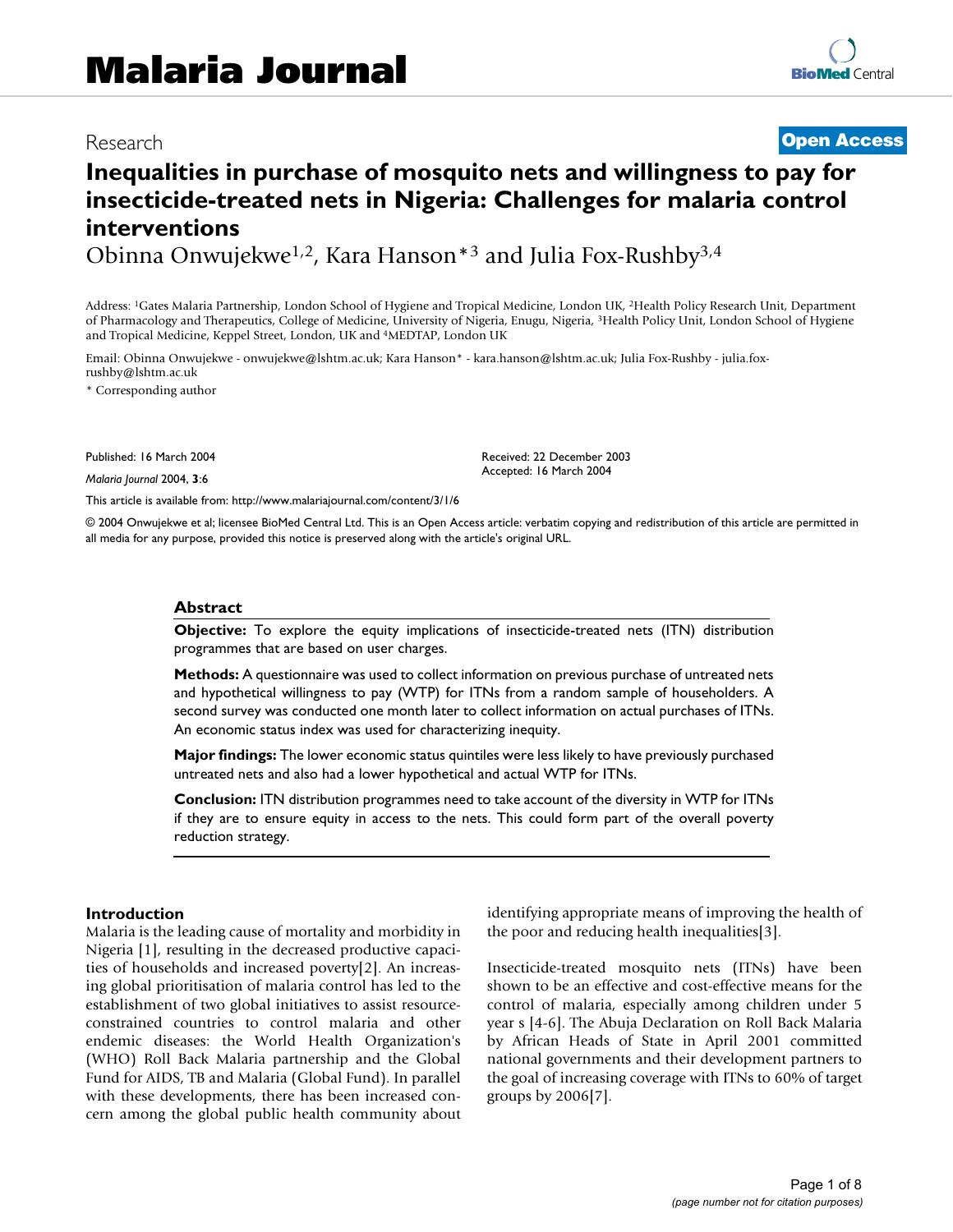There continues to be debate about the specific mechanisms through which the target for increasing coverage, set in Abuja[7], will be achieved. On the one hand, the WHO Strategic Framework for Scaling-Up ITNs[8] advocates a pluralistic approach, in which emphasis is placed on developing commercial distribution systems, with subsidies targeted at those who are unable to afford nets at commercial prices. On the other hand, some argue that poverty is so widespread among those rural populations most at risk of malaria that other mechanisms, such as free distribution, need to be explored[9,10]. While these positions are not mutually exclusive, and it should be possible to deliver targeted subsidies while pursuing commercial sector options, there continues to be vigorous debate about how best to finance and distribute ITNs on a large scale[11]. This debate is further fuelled by the lack of empirical evidence about both the nature of demand for ITNs, and the costs of alternative distribution mechanisms.

In Nigeria, the same debate is echoed about appropriate means of delivering this key public health tool. The Nigerian National Malaria Control Strategy emphasizes sale of ITNs on a user-fee basis [1]. However, the Federal Government recently announced free distribution of ITNs to pregnant women and children. This latter pronouncement has not been followed up either with policy documentation or by the identification of sources of funding. There have been other inconsistencies in ITN policy in Nigeria. For example, customs duty on imported nets was reduced from 40% to 5% in early 2002. Later that year, it was raised again to 70%, though it was reduced once more in May 2003.

Although there are a number of initiatives to promote ITN sales, involving both sales through public health facilities and a number of social marketing initiatives, coverage remains low, with around 10–12% of households owning at least one untreated net in Nigeria[12], and negligible coverage of treated nets. There are a number of possible explanations for this low coverage. Firstly, it may be due to affordability problems as household economic status has been related to net ownership in a number of studies [13-15]. As a result of prolonged economic crisis, poverty levels in Nigeria have continued to climb, with the majority of the poor located in rural areas where about 48% of the population is reported to be living in extreme poverty[16]. Secondly, people may not value the nets enough to buy them. And thirdly, it is possible that either nets are not physically available, or that people do not know where they can buy one.

There is a need for further understanding of the equity implications of charging for ITNs. We use the term 'equity' to mean equal access for equal needs irrespective of income and other socio-demographic characteristics [17,18]. Without equity in access to ITNs, this powerful public health tool will have a limited impact. This definition of equity implies that socioeconomic differences in need should also be considered. While there is little evidence of a relationship between soc io-economic status and malaria incidence, there is mounting evidence that poor households are more vulnerable to the consequences of malaria infection, such as severe or complicated malaria, or risk of mortality [19-21].

The aim of this paper is to provide new evidence about the characteristics of the demand for ITNs, in order to inform policy makers and programme managers about the potential equity effects of selling ITNs. These are examined by investigating patterns of net ownership and purchase in the population; by determining the values that individuals attach to ITNs through eliciting their maximum willingness-to-pay, using the contingent valuation method; and by using these values to estimate how responsive demand is to price and income. The contingent valuation method is widely used in health and environmental economics to explore individuals' preferences for goods and services for which markets do not exist or are subject to severe market failures. In this case, because treated mosquito nets were not available in the communities being studied, it was not possible to use actual market behaviour to study these preferences; hypothetical questions were required.

### **Methods**

The study was conducted in Achi autonomous community, which is located 5 kilometres from Oji-River town, the local government headquarters, and 45 kilometres from the state capital, Enugu. Untreated mosquito nets are not sold in Achi, but they are sold in nearby urban centres of Enugu and Onitsha, which are 60 and 80 minutes away by bus, respectively. This project was the first contact of the villagers with ITNs.

Two cross-sectional surveys were conducted one month apart using pre-tested interviewer-administered questionnaires, which were applied to randomly selected household heads or their representatives (if the household head was not available). The first survey was used to determine past purchases of untreated nets and the hypothetical (stated) WTP for ITNs, and the second survey, accompanied by the sale of ITNs, was used to determine actual WTP for ITNs. The surveys also elicited information on factors likely to explain past purchases of untreated nets and WTP for ITNs. In addition, information was collected about the presence of malaria in the household in the month prior to the interview.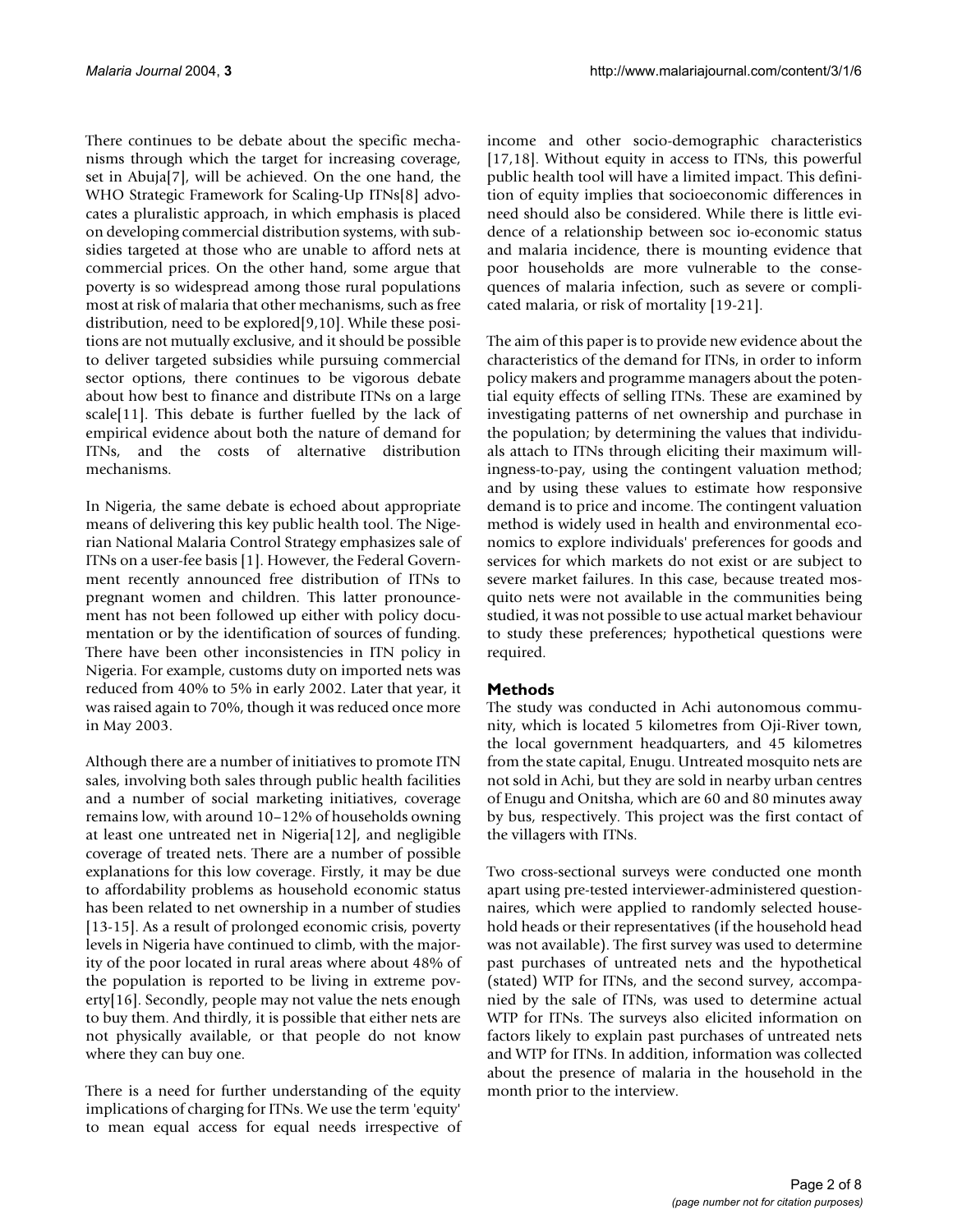A mini-census was conducted in the villages to produce the household list that served as the sampling frame. A systematic random sample of 300 households was selected from each village by including every 2<sup>nd</sup> household. In the first survey, the sample size was calculated based on the formula for a population survey. The considerations for sample size calculation were: the total of 2,000 households for the three villages, 95% confidence level, power of 80% and 76% true positives (positive predictive validity) using results from a previous study[22]. The calculated sample size per village was 246 households per village but the sample was increased to 300 households per village to allow for refusals and non-response.

In the second survey, the same respondents were offered the ITNs for sale and were re-interviewed. The price at which an ITN was offered for sale was 350 Naira  $($3.18)(US$1 = 110 Naira)$ , paid either in two fortnightly instalments or as full and immediate payment. The results from the first survey showed that less than 5% of respondents were willing to buy ITNs at the price of 450 Naira set by the government. To increase the number of respondents likely to buy ITNs (and, therefore, the sample size), it was decided to sell each ITN at 350 Naira as a 100 Naira subsidy was the highest the project could afford. The ITNsellers and the respondents were unaware of the subsidy.

Inequalities in ownership and WTP for ITNs were examined by household economic status [14,23,24], proxied using an asset-based index. Discussions with community members helped identify a list of assets to differentiate households by economic status. These included a radio, bicycle, grinding machine, motorcycle and motorcar. As respondents are usually reluctant to provide information on household income[25,26] the weekly cost of food consumed by the household was used as a proxy for income. This was calculated as the monetized value of home produced and consumed food plus expenditure on purchased food. Principal components analysis was used to create a continuous economic status (ES) index[27], using information on householder's asset holdings of radio, bicycle, motorcycle, grinding machine and motorcar, together with the cost of food.

The first principal component, which explained 33% of the variability in the 6 variables, was used to derive weights for the ES index. The highest weight was given to ownership of a radio (0.49), followed by car (0.43), motorcycle (0.42), grinding machine (0.42), bicycle (0.40) and food cost (0.26). Households were divided into quintiles on the basis of the value of the ES index.

The relationship between economic status and need (in terms of actual and perceived vulnerability to malaria) was assessed by comparing responses to questions about

perceived risk, household malaria incidence, and expenditure on malaria treatment and prevention across the ES quintiles. To examine inequalities in ITN-related variables, the proportions of households that owned an untreated net, mean willingness to pay for ITNs, and actual purchases of ITNs were compared across quintiles. In both cases, the Chi-squared test for trend was used to determine whether the quintiles were statistically different.

The ratio of each dependent variable in the lowest ES to the highest ES quintile was computed as a summary measure of inequity. Multiple regression analyses were undertaken to investigate the other correlates of net ownership or purchase, and to determine whether the relationship with ES was robust to the inclusion of potential confounders. The continuous ES score was included as an independent variable and was hypothesized to be positively related to the dependent variables. Logistic regression analysis was used to explain variation in ownership of nets and purchase of ITNs, and ordinary-least squares (OLS) to examine variation in the continuous variable 'stated WTP' for ITNs.

Price elasticity of demand was computed using the data from the first survey. This used a "pseudo-demand" curve which relates the cumulative proportion willing to pay at different price levels, controlling for other factors. It is 'pseudo' because the market was hypothetical, and WTP was established for one ITN only rather than increasing numbers of ITNs per household. Because the lowest value of WTP is zero (censoring from below), a tobit regression was used to arrive at an unbiased estimate of the price elasticity of demand for each of the 5 ES quintiles, and to allow elasticity to vary with price a semi-log functional form was used. Elasticities are evaluated at the mean WTP, the 25th percentile, and at the actual selling price.

Data from the first survey were also used to calculate the income elasticity of demand, which is used to determine whether ITNs are a normal or a luxury good. Percent change in income from one quintile to the next was calculated using the mid-point of the food cost for each ES quintile (the change from Q1 to Q2 is not calculated due to the zero mid-point of income in Q1). The income elasticities are evaluated at the same prices as price elasticity.

#### **Results**

In the first survey, 798 (88.6%) of the questionnaires were usable for analysis (Table [1\)](#page-3-0). In the second survey, many of the respondents were not available to be re-interviewed and the total number of usable questionnaires for the analysis was 453. In both surveys, most of the respondents were middle-aged, married and had formal education. Females comprised more than 50% of the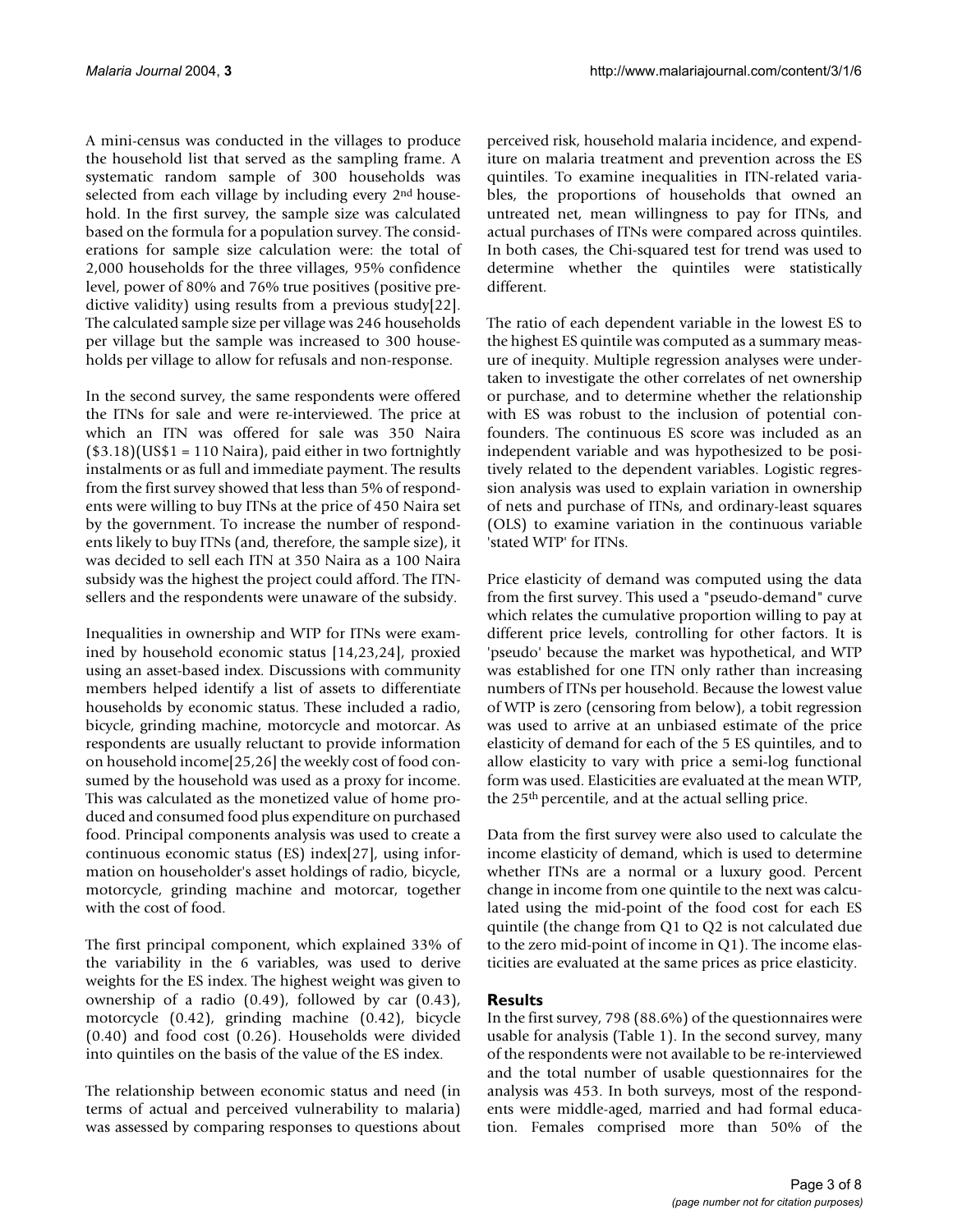|                 | No of<br>respondents<br>perceiving risk<br>of malaria (%) | month         | No of malaria episodes in previous | Expenditure in previous month to<br>prevent malaria (Naira) |            | treat malaria (Naira) | Expenditure in previous month to |  |
|-----------------|-----------------------------------------------------------|---------------|------------------------------------|-------------------------------------------------------------|------------|-----------------------|----------------------------------|--|
|                 |                                                           | Per household | Per capita                         | Per household                                               | Per capita | Per household         | Per capita                       |  |
| QI (Most poor)  | 38 (27.3)                                                 | 0.41          | 0.18                               | 31.6                                                        | 12.3       | 106.6                 | 43.1                             |  |
| Q2 (Very poor)  | 18(12.9)                                                  | 0.55          | 0.15                               | 32.4                                                        | 7.5        | 290.2                 | 85.6                             |  |
| Q3 (Poor)       | 25(18.1)                                                  | 0.59          | 0.16                               | 47.7                                                        | 13.7       | 359.0                 | 98.9                             |  |
| Q4 (Less poor)  | 28(20.1)                                                  | 1.01          | 0.20                               | 52.3                                                        | 12.8       | 444.3                 | 126.8                            |  |
| Q5 (Least poor) | 30(21.6)                                                  | 1.03          | 0.17                               | 127.5                                                       | 20.5       | 674.6                 | 120.3                            |  |
| Chi2            | $8.4**$                                                   | 53.6***       | 12.5                               | 40.4***                                                     | 35.7       | 57.7***               | 39.5                             |  |
| Q1:05 ratio     | 1.37                                                      | 0.40          | $\mathsf{L}$                       | 0.25                                                        | 0.6        | 0.16                  | 0.4                              |  |

<span id="page-3-0"></span>**Table 1: Household vulnerability to malaria, by economic status (ES) group**

Significance of parameters \*< 0.10, \*\*< 0.05, \*\*\*< 0.01

respondents in both surveys. There was an average of one attack of malaria per household during the month prior to the survey and the average monthly expenditure to treat an episode of malaria was more than 250 Naira in both surveys. The cost of food to each household was about 1,000 Naira in the week prior to the interview in the first survey and about 900 Naira in the second survey. Most households possessed radios and bicycles, while a few also had motorcycles and motorcars. The distributions of the economic status (ES) quintiles show that the cases were evenly distributed in the five groups in both surveys.

Although the relationship between perceived risk and ES is not statistically significant, individuals in the poorest ES quintile were the most likely to perceive themselves as being at risk of malaria (Table [1\)](#page-3-0). Actual household incidence of malaria appears to increase with ES, with the highest incidence among the least poor ( $p < 0.001$ ), however this relationship is not as clear when measured per capita. Higher ES groups spend more to prevent and treat malaria.

The levels of ownership of untreated nets and purchase of ITNs, together with data on stated WTP across the ES quintiles are presented in Table [2.](#page-3-1) A total of 5.8% and 14.9% of the poorest quintiles owned untreated nets and purchased ITNs respectively. In contrast, 35.8% and 21.1% of the top quintile owned untreated nets and purchased ITNs respectively. While 13.3% of the poorest quintile were hypothetically willing to pay for ITNs, with a mean WTP amount of 105 Naira, 23.4% of the top quintile were willing to pay, with mean WTP more than double that of the poorest quintile (230 Naira). The gap between the top and bottom quintiles is smallest for purchase of ITNs and was highest in the case of ownership of untreated nets. Chisquare analysis for trend showed that the quintiles in the four dependent variables were statistically significantly different.

<span id="page-3-1"></span>

| Table 2: Coverage with untreated nets and ITNs, plus WTP for ITNs, by ES group |  |  |
|--------------------------------------------------------------------------------|--|--|
|--------------------------------------------------------------------------------|--|--|

| <b>ES</b> quintiles            | No of people whose household<br>owned an untreated net |         | Average stated<br>WTP for ITNs<br>(Naira) | No of people willing to<br>hypothetically pay for an ITN |        | No of people that purchased ITNs<br>@ 350 Naira |         |
|--------------------------------|--------------------------------------------------------|---------|-------------------------------------------|----------------------------------------------------------|--------|-------------------------------------------------|---------|
|                                | n                                                      | $(\%)$  |                                           | n                                                        | (%)    | n                                               | (%)     |
| QI (Most poor)                 |                                                        | (5.8%)  | 104.8                                     | 81                                                       | (13.3) | $\overline{17}$                                 | (14.9%) |
| Q2 (Very poor)                 | 18                                                     | (15%)   | 171.4                                     | 112                                                      | (18.4) | 20                                              | (17.5%) |
| Q3 (Poor)                      | 20                                                     | (16.7%) | 189.0                                     | 139                                                      | (22.9) | 27                                              | (22.5%) |
| Q4 (Less poor)                 | 32                                                     | (26.7%) | 216.1                                     | 134                                                      | (22.0) | 26                                              | (22.8%) |
| Q5 (Least poor)                | 43                                                     | (35.8%) | 230.3                                     | 142                                                      | (23.4) | 24                                              | (21.1%) |
| Total                          | 120                                                    | (100%)  | Not applicable                            | 608                                                      | (100)  | 114                                             | (100%)  |
| Chi <sub>2</sub> for trend     | 42.48***                                               |         | 74.03***                                  | 97.40***                                                 |        | $19.43***$                                      |         |
| Most poor-<br>Least poor ratio | 0.16                                                   |         | 0.46                                      | 0.57                                                     |        | 0.71                                            |         |

Significance of parameters \* <0.10, \*\*<0.05, \*\*\*<0.01 Note: 608 out of 798 were hypothetically willing to pay.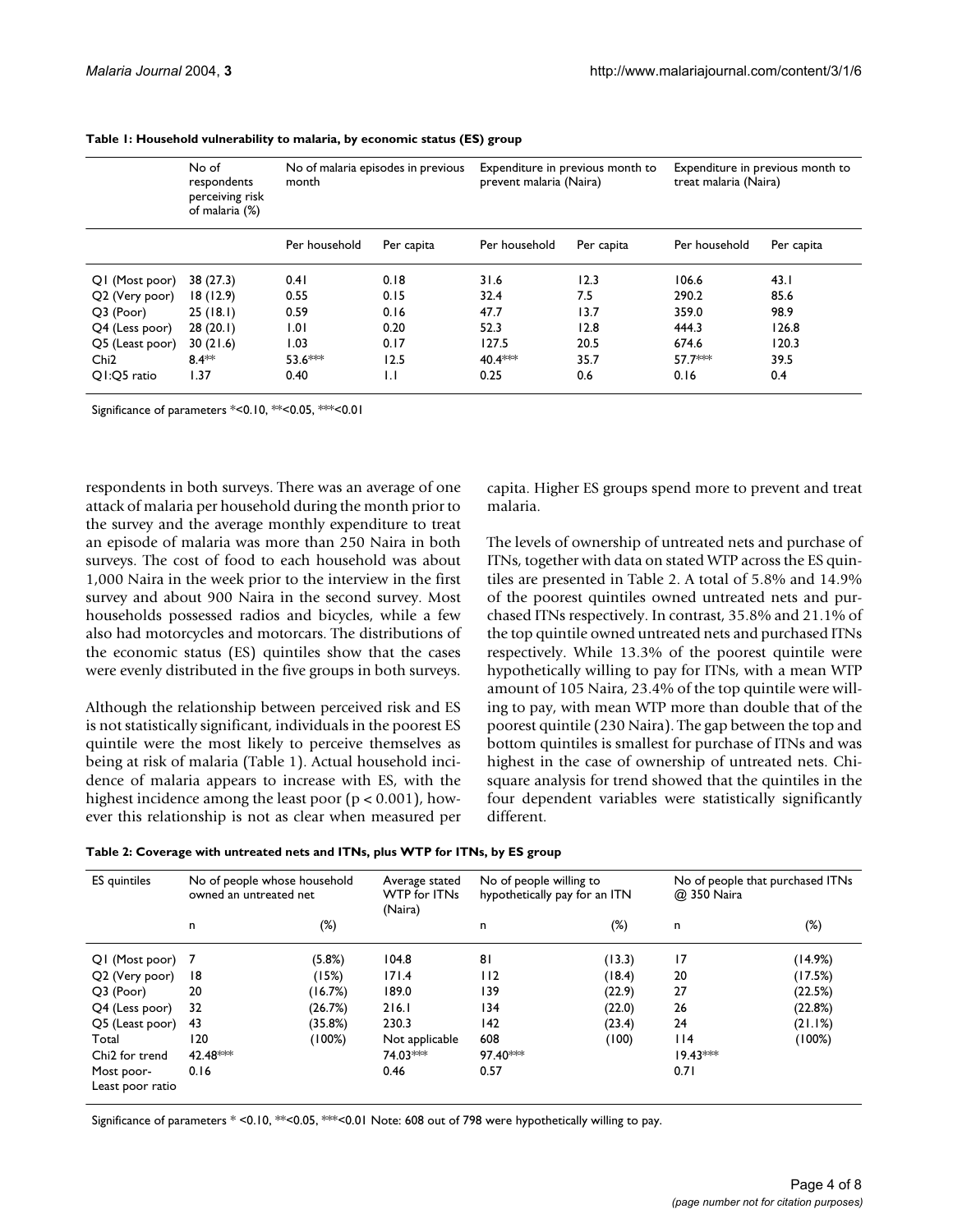|                                                               | Logistic analysis                               | Ordinary least squares                  | Logistic analyses                                |  |
|---------------------------------------------------------------|-------------------------------------------------|-----------------------------------------|--------------------------------------------------|--|
| Variables                                                     | Ownership of untreated Nets<br>Coefficient (SE) | Stated WTP for ITNS<br>Coefficient (SE) | Purchase of ITNs @ 350 Naira<br>Coefficient (SE) |  |
| ES weight                                                     | .29 $(.10)$ ***                                 | $16.12 (4.64)$ ***                      | .20 $(.11)^*$                                    |  |
| Status in the household                                       | $-17(0.35)$                                     | 29.38 (13.57)**                         | .36 (.40)                                        |  |
| No. of household residents                                    | .05(.05)                                        | 5.72 $(2.40)$ **                        | $-01(05)$                                        |  |
| Sex                                                           | .02(.33)                                        | 35.69 (13.36)**                         | $-41(0.33)$                                      |  |
| Age                                                           | .01(.01)                                        | .14(.40)                                | $.02$ (.01) <sup>**</sup>                        |  |
| Education                                                     | $.10(.02)$ ***                                  | 5.70 $(1.25)$ **                        | .47 (.33)                                        |  |
| Marital status                                                | .64(.43)                                        | $-51.90(15.68)$ **                      | $-.02(.38)$                                      |  |
| Incidence of malaria                                          | .17(.27)                                        | $-20.19(12.64)$                         |                                                  |  |
| Actual incidence of malaria                                   | .07(.11)                                        | 26.80 (5.68)***                         | .31 $(.15)$ <sup>**</sup>                        |  |
| Occupational group 2: Farmers                                 | $-.39(.62)$                                     | $-15.06(33.02)$                         | $-.52(.65)$                                      |  |
| Occupational group 3: Skilled<br>labourers/trading/pensioners | .18(.61)                                        | $-2.67(33.04)$                          | $-19(.68)$                                       |  |
| Occupational group 4: Formally<br>employed                    | .11(.66)                                        | $-8.35(36.10)$                          | $-18(0.79)$                                      |  |
| Occupational group 5:<br>Professionals/mid & big business     | $-1.00(.87)$                                    | 47.71 (39.66)                           | $-13(0.84)$                                      |  |
| Stated WTP for ITNs                                           | <b>NA</b>                                       | <b>NA</b>                               | $.01$ (.001)***                                  |  |
| Sales distance                                                | <b>NA</b>                                       | <b>NA</b>                               | $-0.04$ (.01) ***                                |  |
| Constant                                                      | $-3.67$ (.82)***                                | $132.35(40.08)$ **                      | $-3.40$ (.95)***                                 |  |
| No of observations                                            | 788                                             | 788                                     | 449                                              |  |
| Chi2 (F statistic)                                            | 80.80***                                        | $17.10***$                              | 94.89***                                         |  |
| Adjusted R-square                                             | <b>NA</b>                                       | 0.21                                    | <b>NA</b>                                        |  |
| Correct predictions                                           | 85.15%                                          | <b>NA</b>                               | 80.18%                                           |  |

<span id="page-4-0"></span>

| Table 3: Multiple regression analyses to determine the factors that explain the three dependent variables |  |  |
|-----------------------------------------------------------------------------------------------------------|--|--|
|-----------------------------------------------------------------------------------------------------------|--|--|

Significance of parameters \*<0.10, \*\*<0.05, \*\*\*<0.01 NA = Not applicable

In regression analysis using the first survey data, it was found that untreated net ownership and stated WTP for ITNs were significantly related to ES, with the expected sign (p < 0.01) and controlling for other socio-economic factors (Table [3\)](#page-4-0). The ES score was also positively related to the purchase of ITNs in the second survey data ( $p <$ 0.10). The two logistic regression models correctly predicted more than 75% of the observations, while the OLS analysis explained about 22% of the variation in stated WTP for ITNs. All the regression analyses were statistically significant.

Table [3](#page-4-0) also shows that recent incidence of malaria in a household was positively associated with stated WTP for ITNs and actual purchase of ITNs. The level of stated WTP was positively associated with actual purchases of ITNs, while living further away from the sales points for the nets was negatively and significantly associated with actual purchases of ITNs. Other important findings were that presence of formal education was positively associated with ownership of untreated nets and stated WTP for ITNs and interviewing a male, head of a household and respondents from household with many residents were associated with higher stated WTP for ITNs.

While the estimated price elasticity of demand is not significantly different across income groups, it does appear that the poorest are most sensitive to price (Table [4\)](#page-5-0). Evaluated at the actual selling price of N350, a 10% decrease in price would lead to a 30% increase in demand in the lowest ES quintile, compared with a 20% increase in demand in the highest group. At lower prices (e.g. the mean stated WTP), demand is inelastic with a 10% decrease in price leading to only a 9% increase in demand among the lowest ES quintile and a 6% increase in the highest group.

In all but two cases, the income elasticity of demand indicates that ITNs are a "normal" good, with demand increasing as income increases, but less than proportionately (Table [4\)](#page-5-0). At the actual selling price of N350, the income elasticities are more difficult to interpret, with the results suggesting that ITNs are a luxury good (demand increases more than proportionately with income) for the income range indicated by the change from Q3 to Q4; and an inferior good (demand decreases as income increases) for the highest income range.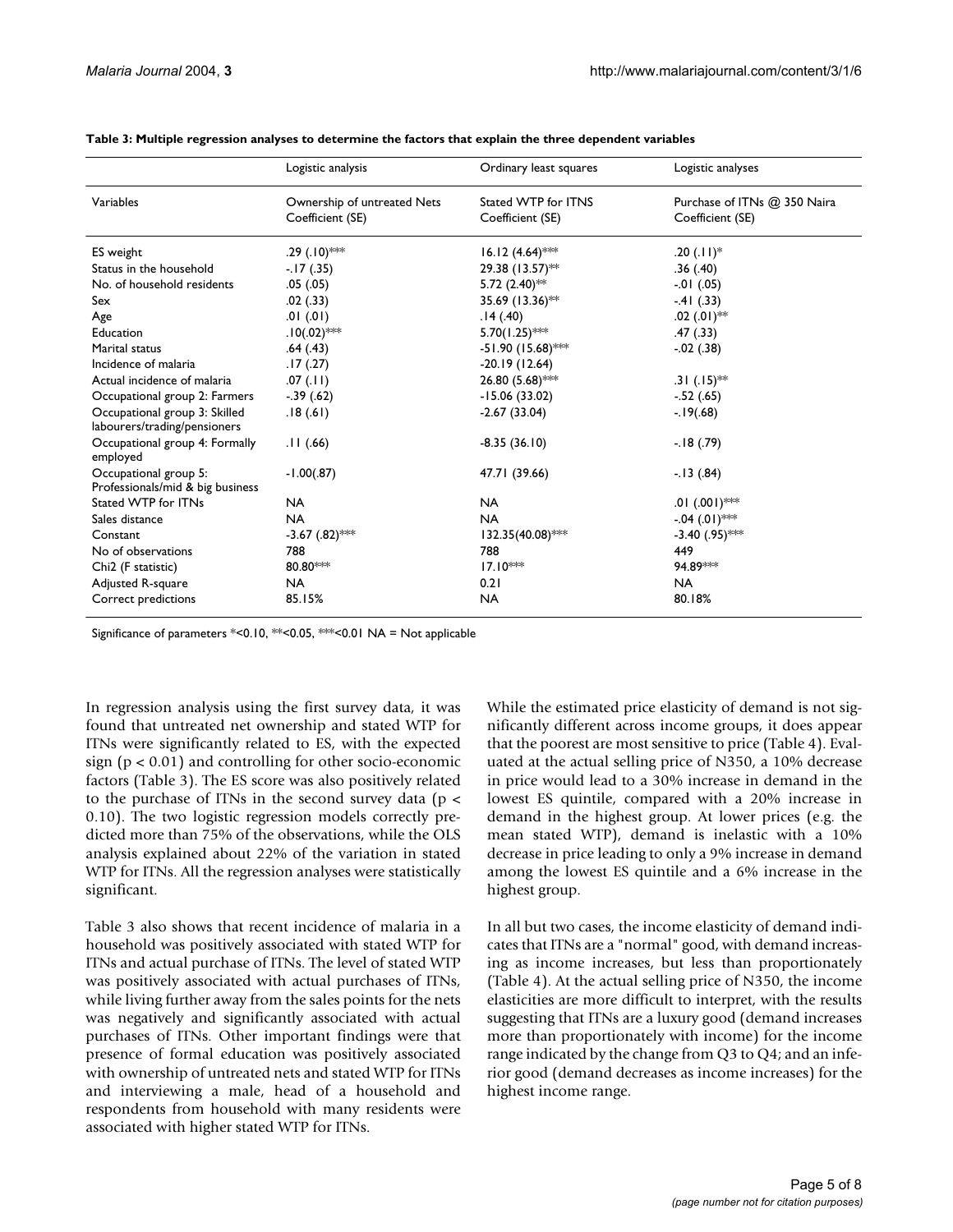| Price elasticity of demand  |                                          |                                           |                                    |                             |  |
|-----------------------------|------------------------------------------|-------------------------------------------|------------------------------------|-----------------------------|--|
|                             | <b>Estimated coefficient (95%</b><br>CI) | Price elasticity of demand, evaluated at: |                                    |                             |  |
|                             |                                          | Mean WTP (N101.7)                         | 25 <sup>th</sup> Percentile (N200) | Actual selling price (N350) |  |
| QI                          | $-0.009$ $(-0.01, -0.006)$               | $-0.92$                                   | -1.8                               | $-3.15$                     |  |
| Q <sub>2</sub>              | $-0.007$ ( $-0.008$ , $-0.006$ )         | $-0.71$                                   | $-1.4$                             | $-2.45$                     |  |
| Q <sub>3</sub>              | $-0.008$ ( $-0.009$ , $-0.007$ )         | $-0.81$                                   | $-1.6$                             | $-2.8$                      |  |
| Q4                          | $-0.006$ ( $-0.007$ , $-0.006$ )         | $-0.61$                                   | $-1.2$                             | $-2.1$                      |  |
| Q <sub>5</sub>              | $-0.006$ ( $-0.007$ , $-0.005$ )         | $-0.61$                                   | $-1.2$                             | $-2.1$                      |  |
| Income elasticity of demand |                                          |                                           |                                    |                             |  |
|                             | <b>YED (102)</b>                         | <b>YED (200)</b>                          | <b>YED (350)</b>                   |                             |  |
| $Q2$ to $Q3$                | 0.26                                     | 0.05                                      | 0.16                               |                             |  |
| Q3 to Q4                    | 0.31                                     | 0.52                                      | 1.16                               |                             |  |
| Q4 to Q5                    | 0.05                                     | 0.02                                      | $-0.13$                            |                             |  |

#### <span id="page-5-0"></span>**Table 4: Price and income elasticity of demand, by ES group**

Note: Income elasticity of demand = YED

#### **Discussion**

The poorest socio-economic groups were less likely to own an untreated net, to purchase an ITN, and stated a lower willingness to pay for an ITN. Studies in Kenya, Tanzania and Uganda have also found that poverty was an impediment to the purchase of mosquito nets (untreated and ITNs)[9,13-15]. In some contexts, however, charging for nets has still been associated with high levels of uptake among the poorest quintile (up to 50%), though this has occurred in areas with aggressive social marketing of the nets[28,29].

In this study, a recent malaria episode in a household was also associated with increased WTP and purchases of ITNs. Hence, the decision to either pay for an ITN and/or acquire an untreated net was propelled by need and enhanced by better economic status. The fact that the poorest households perceived themselves to be at greatest risk of malaria suggests a coincidence of economic and biological vulnerability. While higher ES households report higher fever incidence, this relationship may be confounded by household size. However, it is not uncommon to find that better-off people report worse health. This may be due to their greater access to medical care, leading to a higher degree of clinical confirmation. Other studies have found a similar relationship when data pertain to recent occurrence of transitory ill-health[30].

The effect of pricing decisions on likely uptake of ITNs can be informed by estimates of how responsive demand is to price. To date, the price elasticity of demand has only been estimated using hypothetical WTP[31]. It was estimated that at the market price of around Naira 350 (US\$3.33), demand is highly responsive to price, and that a 10% price reduction would lead to a 20–30% increase in demand. Although the results are not statistically significant, they also suggest that lower ES quintiles are more price-sensitive than those in higher groups. There is an urgent need to confirm these results using price elasticity estimates that relate to actual market behaviour, rather than stated WTP.

One potential limitation of the findings relates to the validity of the ES index. While the asset index approach has been validated in other contexts using data sets, which include both assets and income or expenditure, such data are not available from this study. More work is required to fully validate the variables that were included in the index. However, some confidence in the results can be drawn from the fact that the relationship between net ownership and ES is largely consistent with what would be predicted from economic theory, providing that nets and ITNs are a normal good.

It is difficult to claim fully as, at the actual selling price of N350, ITNs were an inferior good for the highest ES quintile. This could be because this group has other options available to them for mosquito control (e.g. screening on windows, electric fans or air conditioning). However, in rural areas such as the study area, the highest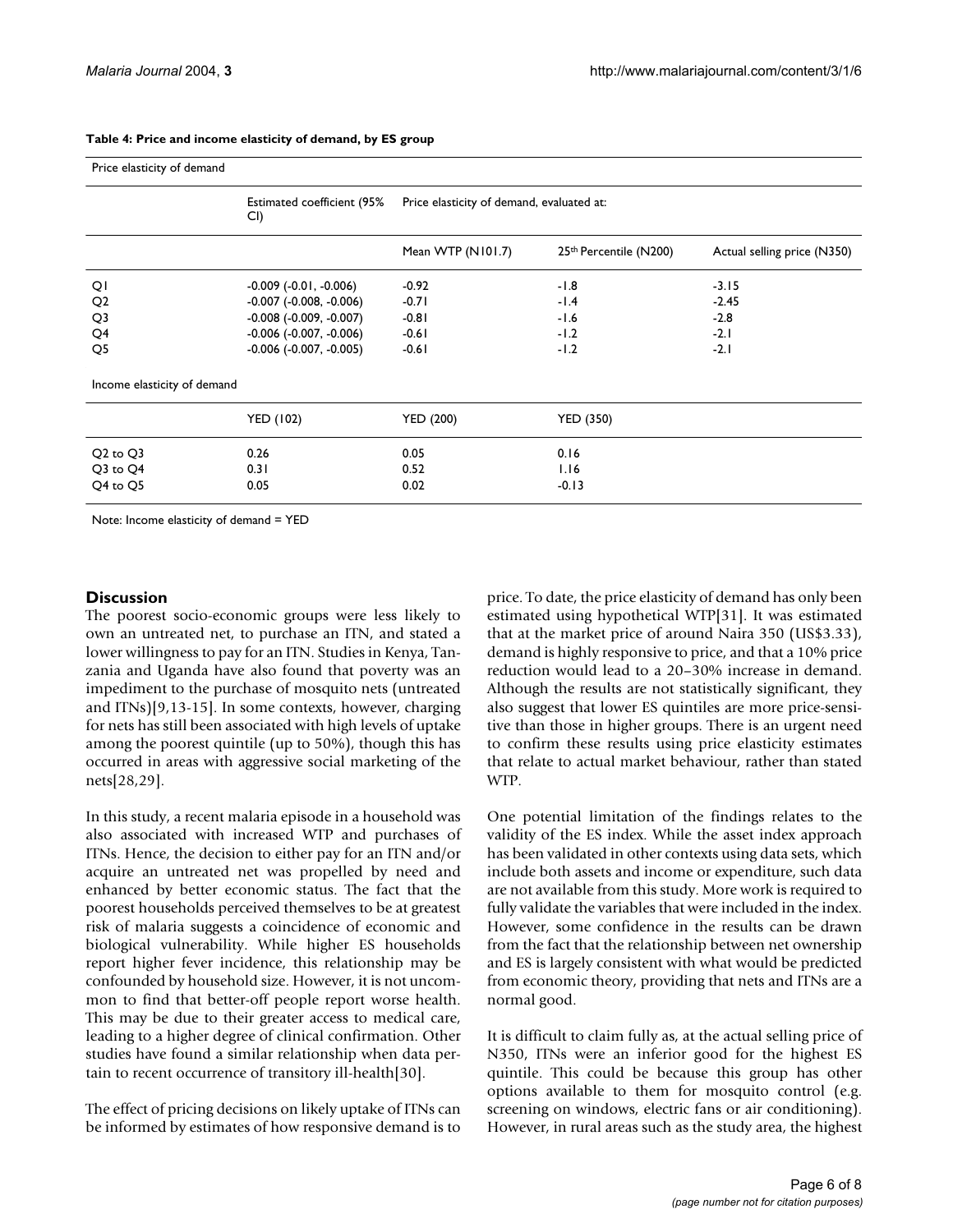ES group is not especially well-off in absolute terms. Hence, these findings could raise questions about the construction of the ES index or degree of mis-reporting of food expenditure rather than reflect actual differences in the economic nature of ITNs for this group. It may also be important in the future to triangulate the findings from the quantitative ES indices with qualitative studies such as interviews with key informants.

The association between WTP and socio-economic status, and the greater price sensitivity of the lowest ES groups, give cause for concern about relying on a strategy of selling nets if the Abuja targets are to be achieved and could be used to argue that strategies to protect the very poor from the user fees need to be considered. An increase in demand could be achieved through universal or targeted subsidies, with target groups defined either in terms of economic vulnerability (the poor) or biological vulnerability (e.g. pregnant women and children under 5 years). Applying a universal subsidy in the Nigerian context would be prohibitively costly (even if the target group was restricted to pregnant women, a subsidy of \$4 per net for 6.3 million nets per year would cost \$25.2 million/year). Alternatively, vouchers, distribution of free nets through public sector health facilities and payment for ITNs by the rich for the poor all offer some potential [32-34].

However, to date only pilot studies with no experience of expanding to the scale required to achieve the Abuja targets, have been undertaken. In addition to this it is important to consider the relative costs and effects of alternative demand-side approaches such as advertising or information campaigns, which would be expected to shift demand outwards and lead to increased demand. The costs and effects of intensive promotion efforts are currently being explored through a UK Department for International Development-funded social marketing project in four Nigerian states. Further experimentation is required for the costs and benefits of alternative demand-side interventions to be assessed. An alternative to demand-side interventions would be to investigate the degree to which prices can be lowered from the supply side. One potentially important measure is the removal of taxes and tariffs on nets.

In the long term, it is important to recognize that health and poverty are closely linked. Reducing malaria will help to contribute to the economic well-being of communities; and poverty-reduction will be an essential input into improving health. National malaria control strategies and their global partners need to recognize these links, and identify mechanisms for ensuring that the poorest have access to essential health interventions.

#### **Authors' contributions**

All authors contributed to the study conception and design: OO co-ordinated field work and supervised field data collection; all the authors participated in data analysis. OO wrote the first draft of the article with KH; OO, KH and JF-R critically revised the first draft for content and contributed to the final draft.

#### **Acknowledgments**

This study received financial support from the UNDP/World Bank/WHO Special Programme for Research and Training in Tropical diseases. Hanson and Fox-Rushby work with the Health Economics and Financing Programme which is funded by the UK Department for International Development. We thank the anonymous reviewer for the comments.

#### **References**

- 1. Federal Ministry of Health: *National Strategic Plan for Roll Back Malaria Abuja: Federal Ministry of Health, Nigeria*; 2001.
- 2. Chima RI: **The economic burden of malaria, labour quality and productivity in sub-Saharan Africa: A complete Life Cycle Approach.** *The Bullion, Journal of Central Bank of Nigeria* 1998, **22:**.
- 3. Gwatkin DR: **[Health inequalities and the health of the poor:](http://www.ncbi.nlm.nih.gov/entrez/query.fcgi?cmd=Retrieve&db=PubMed&dopt=Abstract&list_uids=10686729) [What do we know? What can we do?](http://www.ncbi.nlm.nih.gov/entrez/query.fcgi?cmd=Retrieve&db=PubMed&dopt=Abstract&list_uids=10686729)** *Bull World Health Organ* 2000, **78:**3-17.
- 4. Armstrong Schellenberg JRM, Abdulla S, Minja H, Nathan R, Mukasa O, Marchant T, Mponda H, Kikumbih N, Lyimo E, Manchester T, Tanner M, Lengeler C: **[KINET: a social marketing programme of](http://www.ncbi.nlm.nih.gov/entrez/query.fcgi?cmd=Retrieve&db=PubMed&dopt=Abstract&list_uids=10492745) treated nets and net retreatment for malaria control in Tan[zania, with evaluation of child health and long-term survival.](http://www.ncbi.nlm.nih.gov/entrez/query.fcgi?cmd=Retrieve&db=PubMed&dopt=Abstract&list_uids=10492745)** *Trans R Soc Trop Med Hyg* 1999, **93:**225-231.
- 5. Lengeler C: *Insecticide-treated bednets and curtains for malaria control (Cochrane Review) Oxford: Update Software*; 2000.
- 6. Goodman CA, Mnzava AEP, Dlamini SS, Sharp BL, Mthembu DJ, Gumede JK: **[Comparison of the cost and cost-effectiveness of](http://www.ncbi.nlm.nih.gov/entrez/query.fcgi?cmd=Retrieve&db=PubMed&dopt=Abstract&list_uids=10.1046/j.1365-3156.2001.00700.x) [insecticide – treated bednets and residual house-spraying in](http://www.ncbi.nlm.nih.gov/entrez/query.fcgi?cmd=Retrieve&db=PubMed&dopt=Abstract&list_uids=10.1046/j.1365-3156.2001.00700.x) [KwaZulu-Natal, South Africa](http://www.ncbi.nlm.nih.gov/entrez/query.fcgi?cmd=Retrieve&db=PubMed&dopt=Abstract&list_uids=10.1046/j.1365-3156.2001.00700.x)[.](http://www.ncbi.nlm.nih.gov/entrez/query.fcgi?cmd=Retrieve&db=PubMed&dopt=Abstract&list_uids=11348519)** *Trop Med Int Health* 2001, **6:**280-295.
- 7. WHO: *African summit on Roll Back Malaria, Abuja, Nigeria, WHO/CDS/ RBM/2000.17. Geneva: WHO* 2000.
- 8. WHO: **Scaling up insecticide-treated netting programmes in Africa: A strategic framework for coordinated national activity.** *Geneva: WHO/CDS/RBM/2002.43* 2002.
- 9. Guyatt HL, Ochola SA, RW S: **[Too poor to pay: charging for](http://www.ncbi.nlm.nih.gov/entrez/query.fcgi?cmd=Retrieve&db=PubMed&dopt=Abstract&list_uids=10.1046/j.1365-3156.2002.00929.x) [insecticide-treated bednets in highland Kenya](http://www.ncbi.nlm.nih.gov/entrez/query.fcgi?cmd=Retrieve&db=PubMed&dopt=Abstract&list_uids=10.1046/j.1365-3156.2002.00929.x)[.](http://www.ncbi.nlm.nih.gov/entrez/query.fcgi?cmd=Retrieve&db=PubMed&dopt=Abstract&list_uids=12358619)** *Trop Med Int Health* 2002, **7:**846-850.
- 10. Curtis CF, Maxwell CA, Lemnge M, Kilama WL, Steketee RW, Hawley WA, Bergevin Y, Campbell CC, Sachs J, Teklehaimanot A, Ochola SA, Guyatt HL, RW. S: **[Scaling-up coverage with insecticide](http://www.ncbi.nlm.nih.gov/entrez/query.fcgi?cmd=Retrieve&db=PubMed&dopt=Abstract&list_uids=10.1016/S1473-3099(03)00612-1)[treated nets against malaria in Africa: who should pay?](http://www.ncbi.nlm.nih.gov/entrez/query.fcgi?cmd=Retrieve&db=PubMed&dopt=Abstract&list_uids=10.1016/S1473-3099(03)00612-1)** *Lancet Infect Dis* 2003, **3:**304-307.
- 11. Hanson K, Kikumbih N, Armstrong Schellenberg JAS, Mponda H, Nathan R, Lake S, Mills A, Tanner M, Lengeler C: **[Cost-effective](http://www.ncbi.nlm.nih.gov/entrez/query.fcgi?cmd=Retrieve&db=PubMed&dopt=Abstract&list_uids=12764493)[ness of social marketing of insecticide-treated nets for](http://www.ncbi.nlm.nih.gov/entrez/query.fcgi?cmd=Retrieve&db=PubMed&dopt=Abstract&list_uids=12764493) [malaria control in the United Republic of Tanzania.](http://www.ncbi.nlm.nih.gov/entrez/query.fcgi?cmd=Retrieve&db=PubMed&dopt=Abstract&list_uids=12764493)** *Bull World Health Organ* 2003, **81:**269-276.
- 12. Vyas S, Hanson K, Lines J: **Assessing the impact of ITN scalingup activities: Consumer marketing surveys in Nigeria.** In: *The Third MIM Pan-African Malaria Conference; Arusha, Tanzania* 2002.
- 13. Hanson K, Jones C: *Social Marketing of Insecticide Treated Mosquito Nets, Tanzania: End of Project Social and Economic Analysis London: Malaria Consortium, London School of Hygiene and Tropical Medicine*; 2000.
- 14. Nuwaha F: **[Factors influencing the use of bed nets in Mbarara](http://www.ncbi.nlm.nih.gov/entrez/query.fcgi?cmd=Retrieve&db=PubMed&dopt=Abstract&list_uids=11791991) [municipality of Uganda.](http://www.ncbi.nlm.nih.gov/entrez/query.fcgi?cmd=Retrieve&db=PubMed&dopt=Abstract&list_uids=11791991)** *Am J Trop Med Hyg* 2001, **65:**877-882.
- 15. Kikumbih N: *Economic analysis of social marketing and commercial sector insecticide treated net delivery models in rural communities of Tanzania PhD Thesis, University of London*; 2002.
- 16. Federal Office of Statistics: *Poverty Profile in Nigeria: 1980 1996. Abuja: Federal Office of Statistics;* 2001.
- 17. Whitehead M: **[The concepts and principles of equity and](http://www.ncbi.nlm.nih.gov/entrez/query.fcgi?cmd=Retrieve&db=PubMed&dopt=Abstract&list_uids=1644507) [health.](http://www.ncbi.nlm.nih.gov/entrez/query.fcgi?cmd=Retrieve&db=PubMed&dopt=Abstract&list_uids=1644507)** *Int J Health Serv* 1992, **22:**429-445.